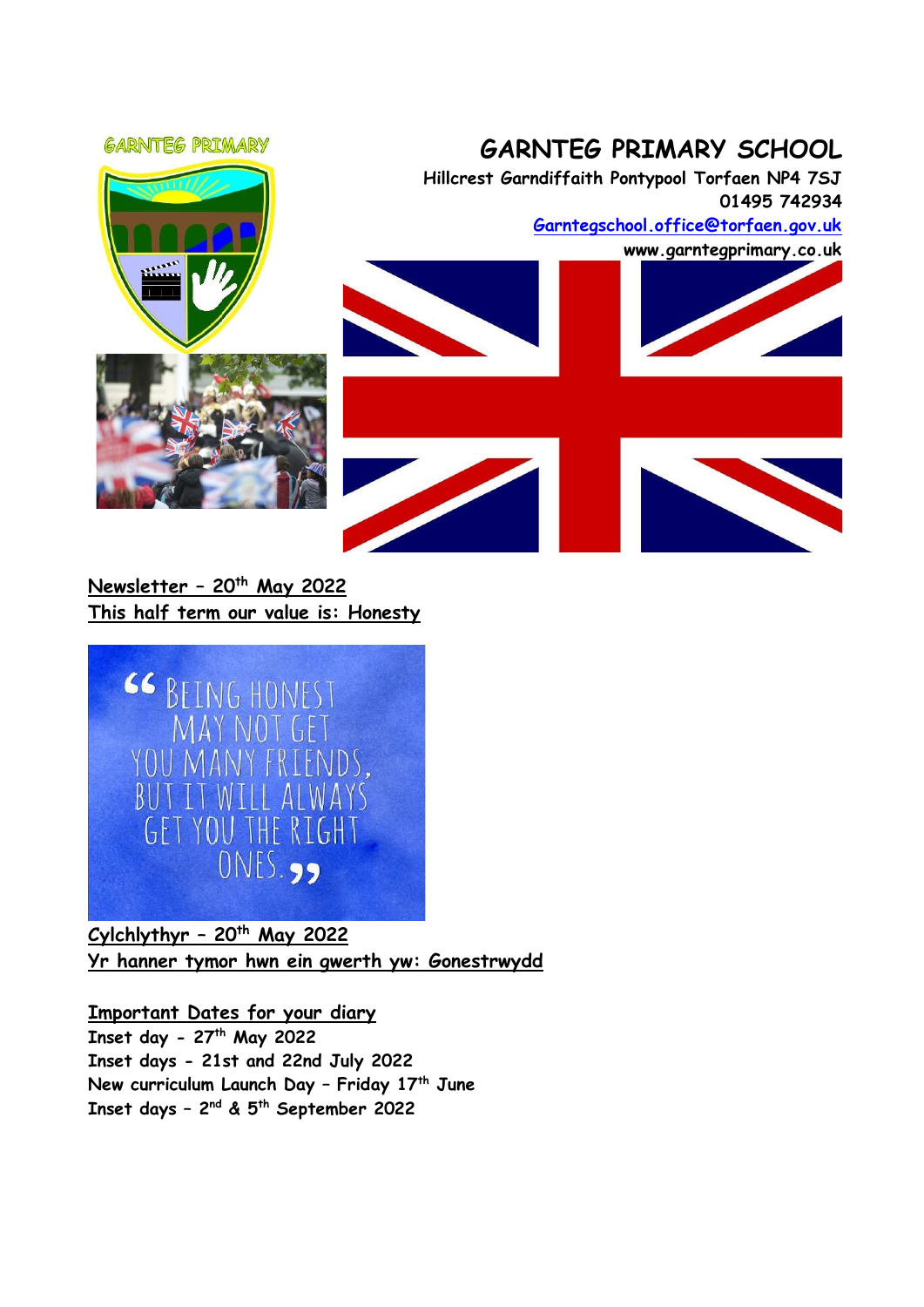**Dear Parents/Carers, Annwyl Rhieni/Sy'n ofalwyr**

**COVID GUIDANCE FROM 08.04.22 ONWARDS INTO THE SUMMER TERM The separate Covid guidelines for schools, colleges, and special schools remain in place. The following core measures should remain in place to protect learners and staff:** 

- **All staff and learners should be reminded to follow the [Welsh Government](https://gov.wales/self-isolation)  [guidance for self-isolation.](https://gov.wales/self-isolation)**
- **Staff and learners should not attend school if they have any COVID-19 symptoms. If a staff member or learner becomes symptomatic, they should get a test as soon as possible and should self-isolate until the outcome of the test. [Further guidance](https://gov.wales/self-isolation) is available from the Welsh Government website.**
- **Regular handwashing, and respiratory etiquette (Catch it, Bin it, Kill it) are key interventions to prevent spread and manage cases, incidents & outbreaks.**

# **Jubilee Day**

**We will be celebrating the Queens Jubilee in school on Thursday 26th May with class activities and games. Children are invited to choose a decade from the Queen's reign and dress up as a person from this era. Have fun and celebrate our Majesty's Platinum Jubilee!**

**A special Platinum Jubilee Party Lunch Box will be served at lunchtime.**



Join us for our Platinum Jubilee Lunch Union Jack Box

Pizza Slice Chicken Nuggets Sausage & Chips

Chocolate topped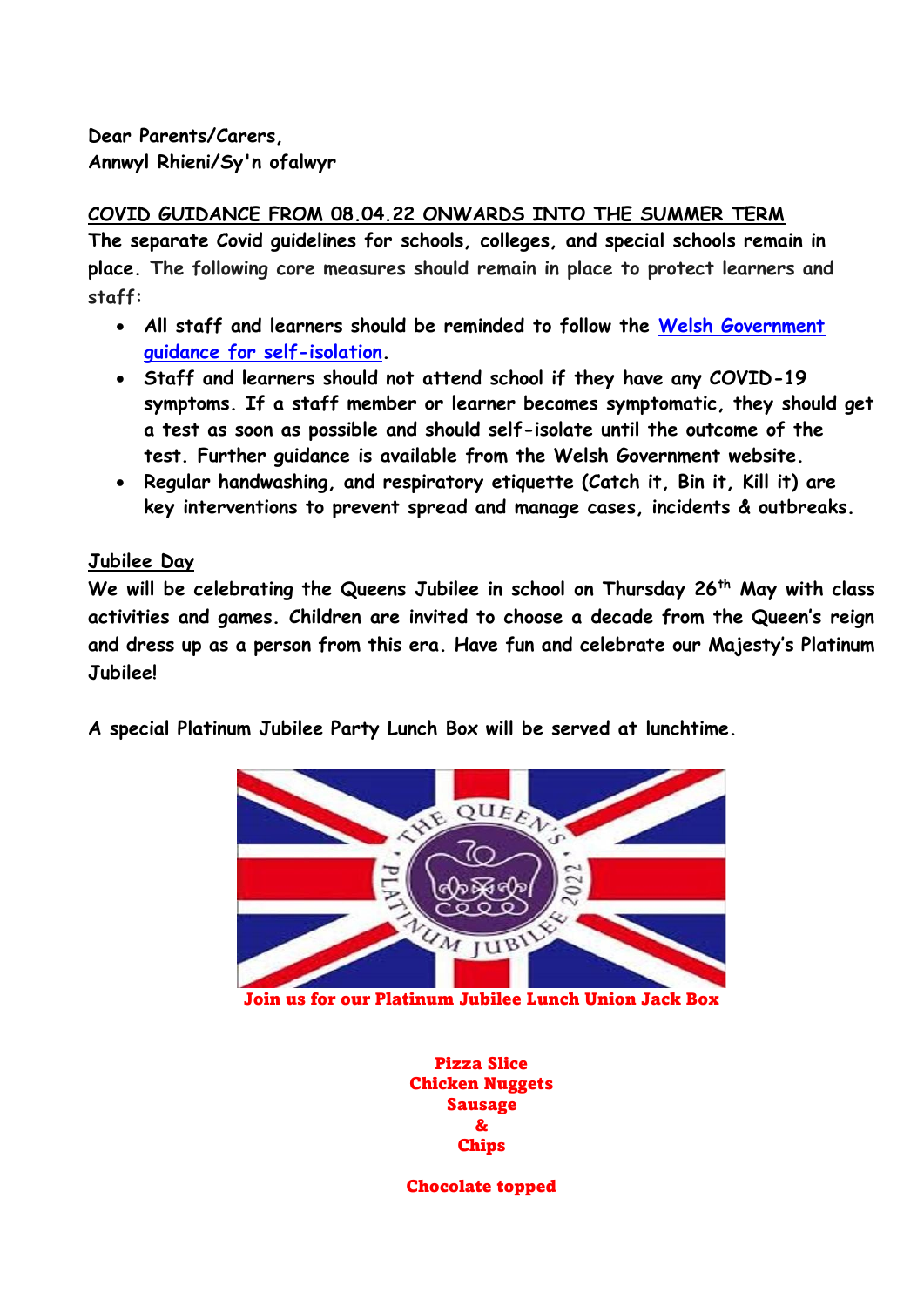

#### **Curriculum for Wales**



**Alongside the new curriculum Areas of Learning and Experience, there will be 3 cross curricular responsibilities. These ensure that Digital Competence, Numeracy and Literacy skills are taught and developed across the curriculum.** 

#### **Class Photographs**

**Class photographs for Nursery, Reception and Years 1,2,3 & 4 will take place on Thursday 16th June. Years 5 & 6 will have their class photographs taken on** 

**Friday 27th June.**

## **Nursery & Reception Intake September 2022**





#### **Leavers Celebrations**

**We are delighted that our Y6's will be able to take part in Leavers Celebrations this year. The dates are:**

**Day at the Beach – Wednesday 15th June Leaver's Prom – Thursday 7th July Dosbarth 13 Leaver's Assembly – Friday 15th July Dosbarth 14 Leaver's Assembly – Thursday 14th July Leaver's Lunch – Tuesday 19th July**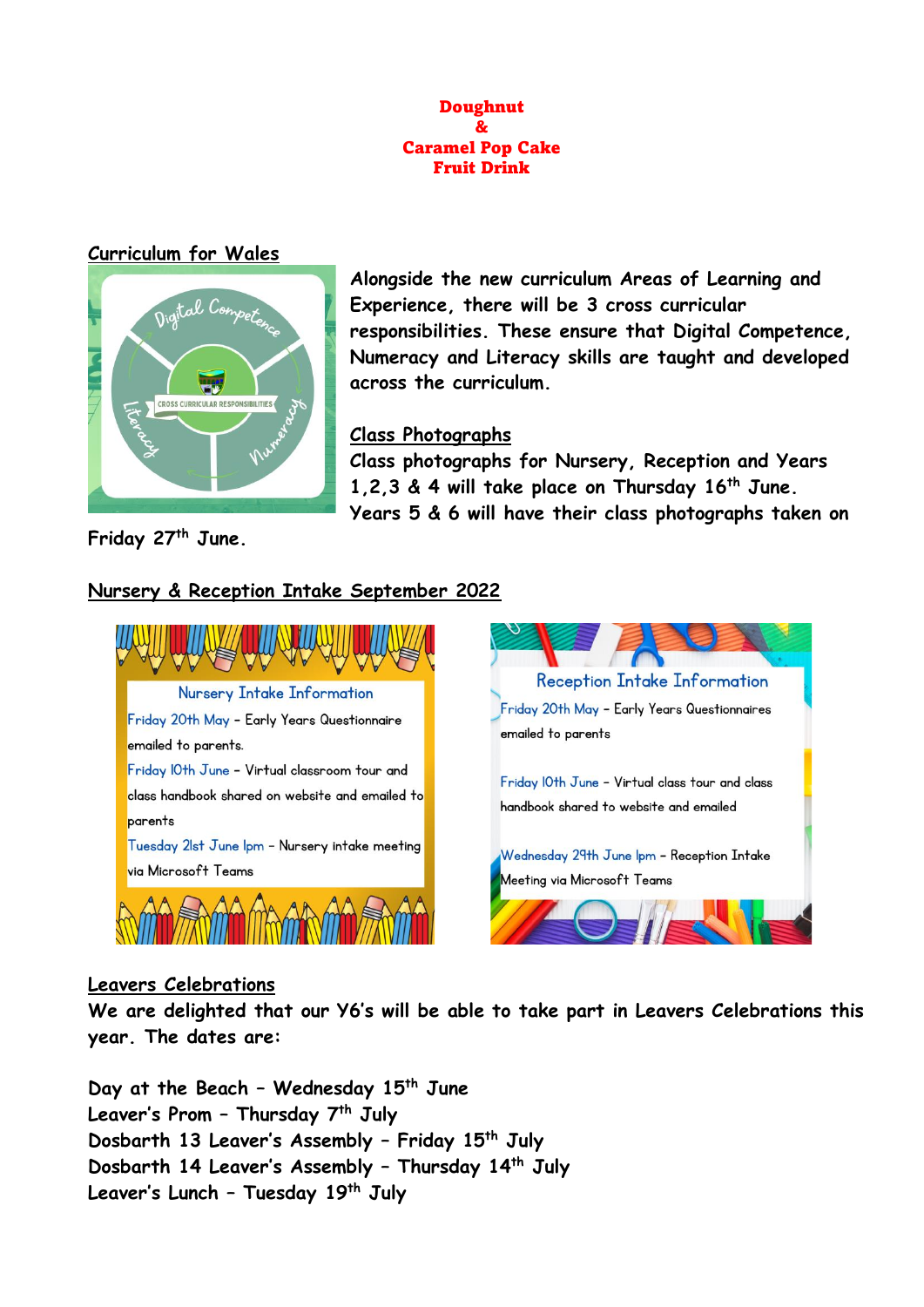**Further details to follow...**

# **Children's Jubilee Party at Millennium Hall Saturday June 4th from 1.00pm until 3.00pm**



**This is a Free Event for Families – tickets to be picked up from the Millennium Hall**

## **Dragon Bags – recycling**

**Please remember our Dragon Bags recycling box which is placed just outside the kitchen. If you have any good quality clothes and shoes you no longer need, please bring them in and give them to the site staff at the gate who will pop them in the box, recycle your unwanted clothes and raise money for our school. Thank you.**

**Whitsun Half Term - Play and Wellbeing Camp**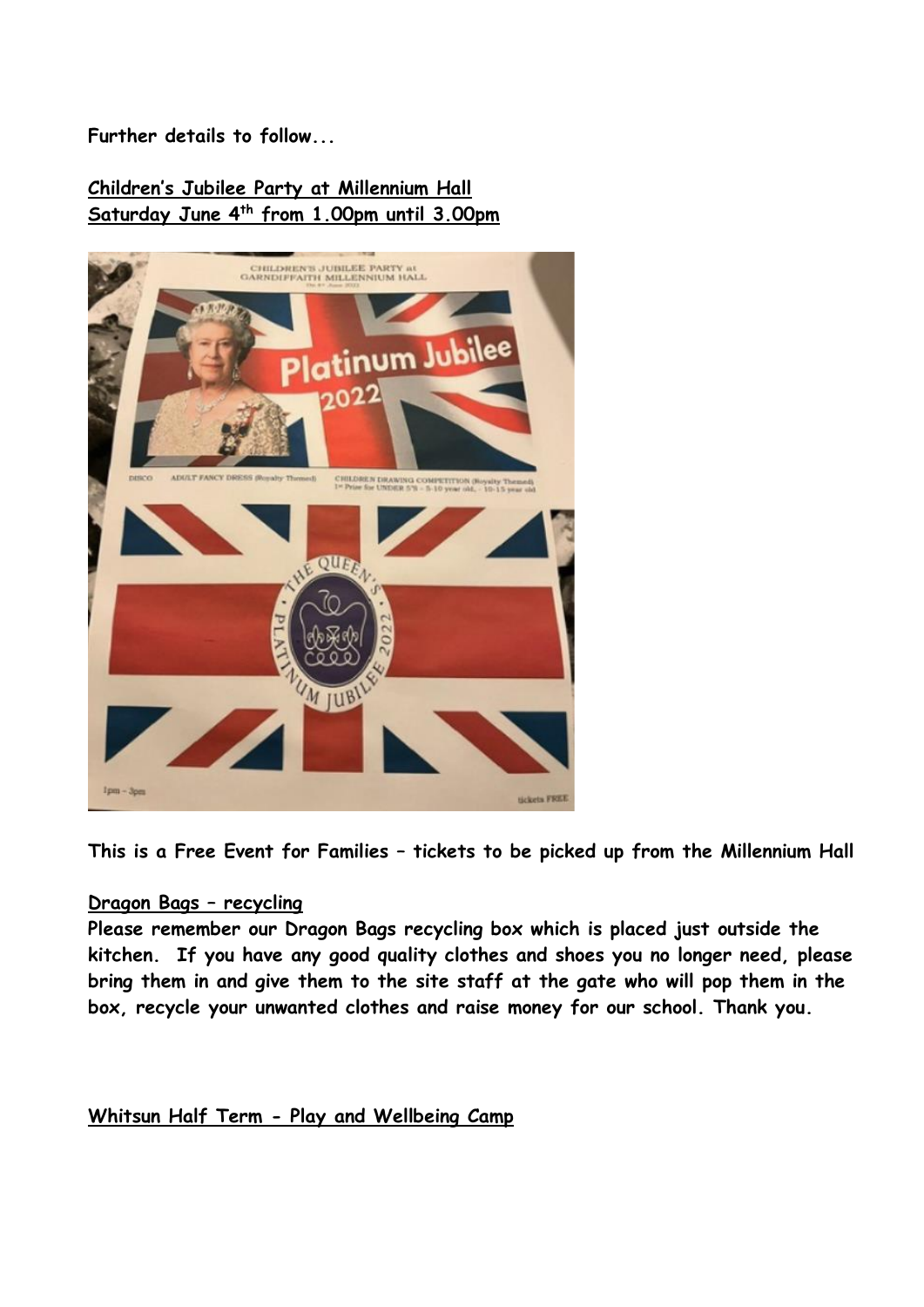

## **Pontypool Eisteddfod**

**Children in Foundation Phase and Key stage 2 have been working hard on their performances in readiness for the Pontypool Eisteddfod that is being held on Tuesday 24th and Wednesday 25th May. We wish all the compotators the very best of luck-Pwb Lwc Pawb!**

**Attendance Winners – 17th May – 20th May 2022**



**Congratulations to Dosbarth 5 who were our Foundation Phase attendance winners this week with 93.5% and to Dosbarth 11 & 12 who were our joint Key Stage 2 winners for this week with 93.7%. Overall attendance this year from Year 1-6 is 91.24%**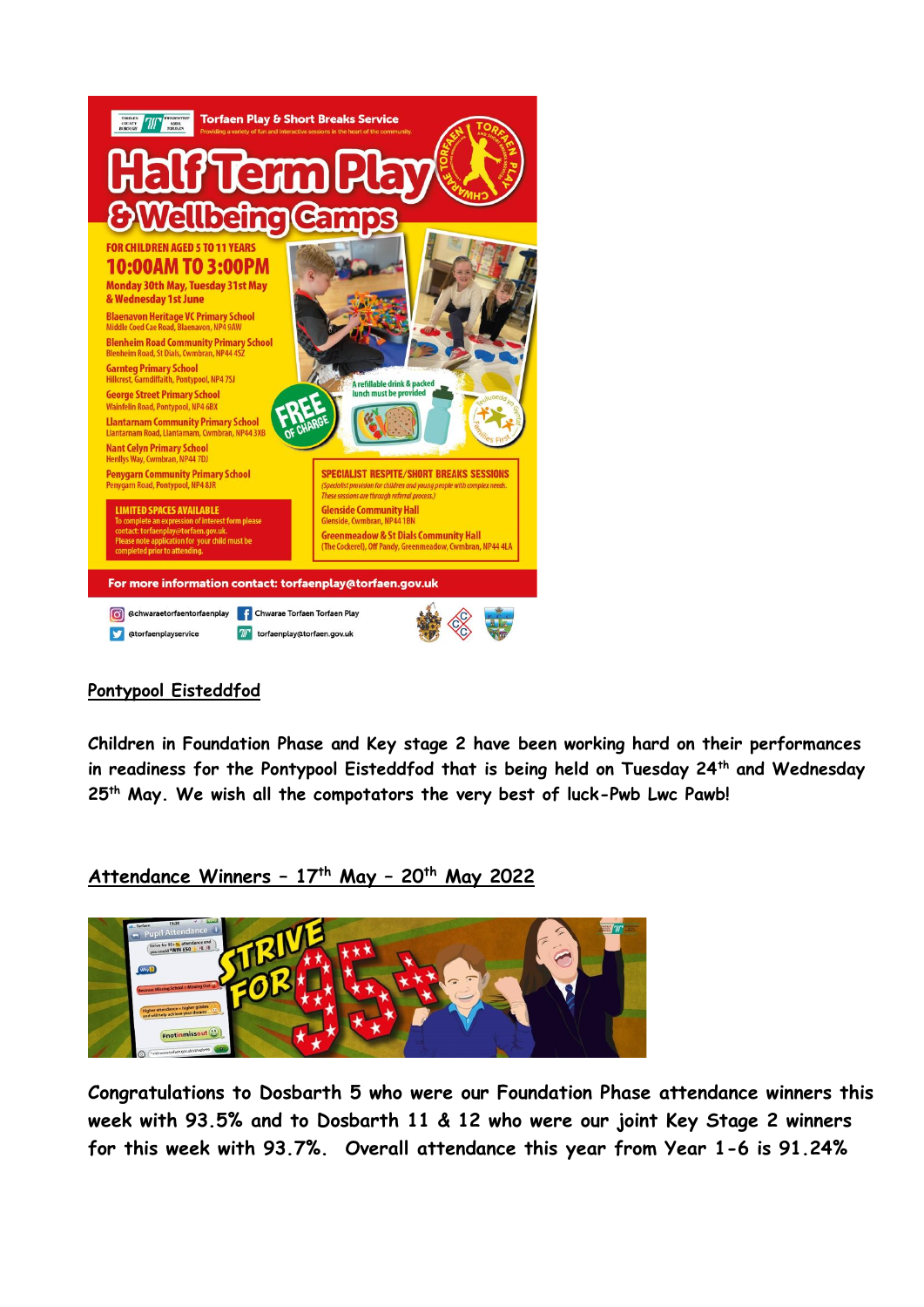## **Seren Yr Wythnos**

| <b>Foundation Phase</b> |                                                                    | Key Stage 2             |                |
|-------------------------|--------------------------------------------------------------------|-------------------------|----------------|
| Class                   | Seren                                                              | Class                   | <b>Seren</b>   |
|                         | Yr Wythnos                                                         |                         | Yr Wythnos     |
| Nursery - Mrs Attewell  | Morning -<br>Amelia and Hunter<br>Afternoon -<br>Bonnie and Carter | Class 7 - Miss Williams | Zac            |
| Class 1 - Mrs Ngwenya   | Mya-Louise                                                         | Class 8 - Miss Bones    | Toby           |
| Class 2 - Miss Brooks   | Leia                                                               | Class 9 - Mrs Lewis     | Poppy & George |
| Class 3 - Mr Key        | Matilda                                                            | Class 10 - Miss Paske   | Lateilia       |
| Class 4 - Miss Brown    | Ieuan                                                              | Class 11 - Mrs Rogers   | Mya            |
| Class 5 - Mrs Lee       | Leo                                                                | Class 12 - Mrs Messore  | Baeddan        |
| Class 6 - Miss Carroll  | Isaac                                                              | Class 13 - Mrs Parker-  | Harvey         |
|                         |                                                                    | Evans                   |                |
|                         |                                                                    | Class 14 - Mr Phillips  | Cian           |

**Nursery –** What busy bees we have been in Meithrin this week. Firstly, da iawn for such a fun filled week. We were very lucky to receive a special visitor in nursery, Kato the dog. You were so kind and gentle towards him. We also had so much fun designing a recipe and making our fruit smoothies, they tasted delicious. It was so lovely to see you dressed up as what you want to be when you grow up, you all looked fantastic. Don't forget that was will be celebrating the Queens Jubilee next week, children are invited to dress up on Thursday. Have a relaxing weekend

**Dosbarth 1 & 2 –** What a wonderful week we have had in Derbyn! You have all been working so hard designing and creating our own decorations ready for our Jubilee celebrations next week. We are still enjoying our new topic and it you have all shown fantastic knowledge about your future aspirations! A reminder that next Thursday 26th May we will be celebrating the Queen's Jubilee and the children are invited to dress in clothes from any era or wear red, white and blue. Have a wonderful weekend!

**Dosbarth 3 & 4 –** Well done for another brilliant week year 1! In class 4 we have finished writing our newspaper reports and have started our science experiments ready to start growing things. Class 3 have been enjoying continuing to look at their future careers and aspirations for the future. Just a reminder that next Thursday the children are invited to come to school wearing clothes from any era or wear red, white and blue. We look forward to celebrating together. Have a lovely weekend!

**Dosbarth 5 & 6** – Da iawn Class 5 and 6 for another wonderful week! We have thoroughly enjoyed learning about superheroes in our own lives and you all looked amazing in your outfits of what you want to be when you grow up! This week you have all been so creative as we have been preparing for our Queen Jubilee Celebrations! On Thursday 26<sup>th</sup> May children are invited to wear clothes from any era that the Queen has reigned or something red, white or blue to celebrate the Queen's jubilee. Have a restful weekend  $\odot$